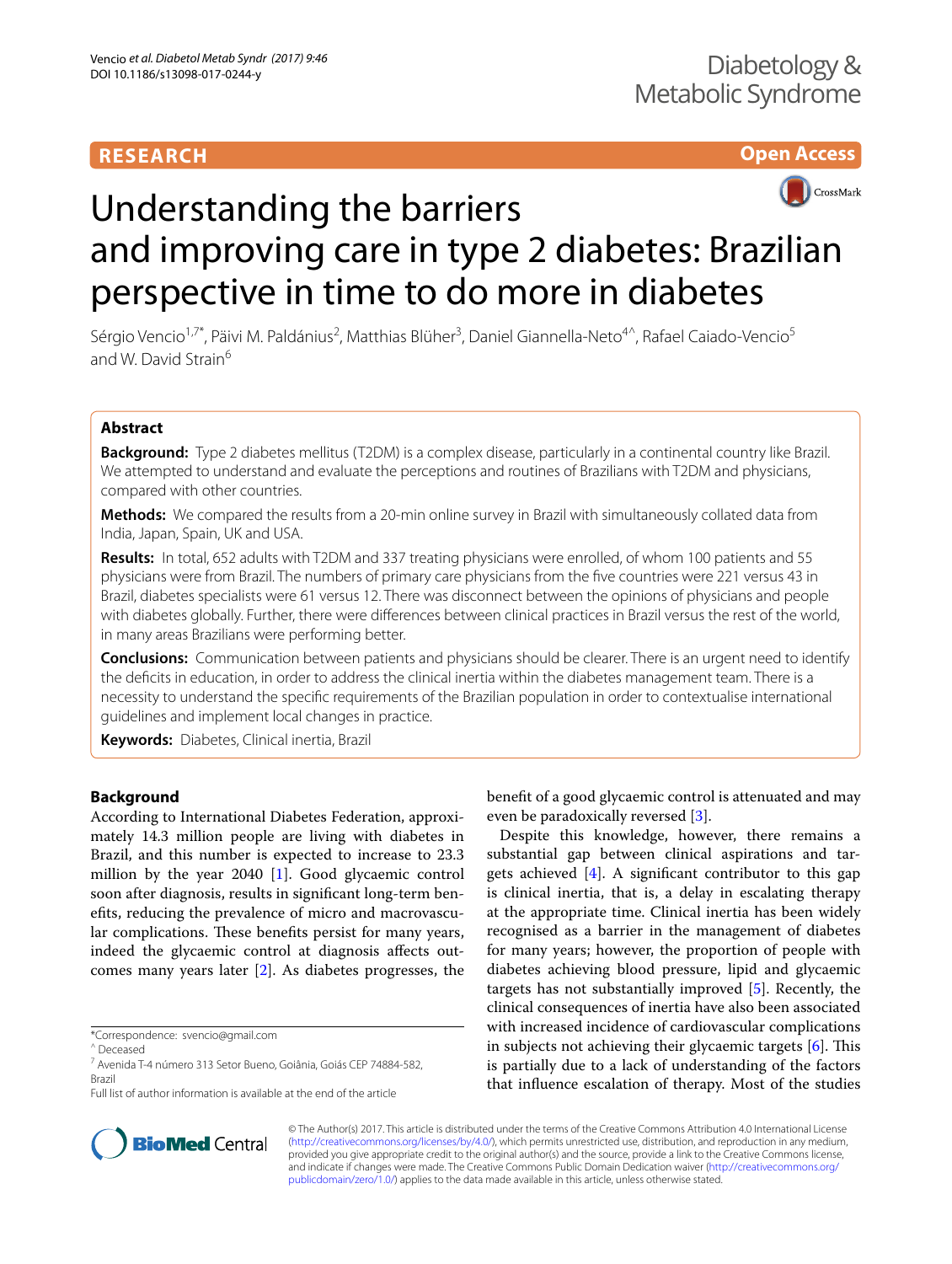have explored the determinants of clinical inertia in USA, UK and few South-Asian countries [\[7](#page-7-4)[–9](#page-7-5)], however, studies highlighting factors responsible for clinical inertia in Brazil are lacking even though the rate at which people being afected with diabetes is increasing alarmingly [\[1](#page-6-0)]. We conducted a survey (Time to do More) involving both people with diabetes and physicians across six countries in order to understand the potential causes of clinical inertia. The current subanalysis of the 'Time to do More' survey aimed to understand the perceptions and routines of patients with type 2 diabetes and physicians in Brazil in comparison to rest of the countries (USA, UK, Spain, India and Japan).

## **Methods**

Details of the Time to do More survey have been published elsewhere [\[10](#page-7-6)]. Briefy, individuals from the Kantar Health panel of over 2500 physicians and 118,000 patients who agreed to be contacted for research purposes were randomly invited for a 20-min online survey. After introduction of quotas, the survey enrolled 652 people with type 2 diabetes and 337 physicians (264 general practitioners [GPs]; 73 specialists) treating diabetes, from Brazil, Japan, India, Spain, UK and USA. Fifty-fve

Brazilian physicians and 100 Brazilian people with diabetes contributed to the fnal results (Table [1](#page-1-0)).

The survey was designed with the following objectives:

- •• To identify barriers in improving the treatment of type 2 diabetes mellitus (T2DM) and understand the ways in which these can be overcome.
- To understand clinical inertia and to what extent it constitutes a barrier to improving care in T2DM.
- To explore perceptions on treating earlier and more aggressively.
- To identify areas of unmet need.

Inclusion criteria are provided in Table [2.](#page-2-0)

Specifc questions explored recollection from both physicians and people with diabetes on topics discussed at initial diagnosis consultation and follow-up consultations, attitudes towards complications, adequate disease management and perceived likelihood of achieving treatment targets. Physicians were also questioned regarding any modifcation to treatment algorithms for elderly patients (aged 80 years) or those with co-morbidities (as typifed by renal impairment) compared to a typical 50-year old individual with diabetes. Responses from

<span id="page-1-0"></span>**Table 1 Demographic characteristics of the patients and physicians**

|                                                          | $USA (n = 151)$                | $UK(n = 100)$     | Spain ( $n = 100$ ) | India ( $n = 100$ ) | Japan ( $n = 101$ )      | Brazil ( $n = 100$ ) |
|----------------------------------------------------------|--------------------------------|-------------------|---------------------|---------------------|--------------------------|----------------------|
| Male                                                     | 58%                            | 60%               | 60%                 | 62%                 | 72%                      | 60%                  |
| Female                                                   | 42%                            | 40%               | 40%                 | 38%                 | 28%                      | 40%                  |
| Mean age (in years)                                      | 60.6                           | 59.6              | 53.3                | 52.3                | 57.8                     | 52.4                 |
| Mean BMI ( $kg/m2$ )                                     | 33.1                           | 31.0              | 28.9                | 24.7                | 24.9                     | 33.9                 |
| Employed full-time                                       | 20%                            | 26%               | 29%                 | 53%                 | 47%                      | 48%                  |
| Employed part-time                                       | 7%                             | 18%               | 13%                 | 13%                 | 7%                       | 22%                  |
| Student                                                  | $\qquad \qquad \longleftarrow$ | $\qquad \qquad -$ | -                   | 1%                  | $\overline{\phantom{0}}$ | 3%                   |
| Not working for health reasons                           | 17%                            | 9%                | 7%                  | 4%                  | 3%                       | 8%                   |
| Not working for other reasons                            | 9%                             | 1%                | 27%                 | 4%                  | 13%                      | 2%                   |
| Retired                                                  | 47%                            | 46%               | 24%                 | 25%                 | 31%                      | 17%                  |
| Low income                                               | 33%                            | 46%               | 85%                 | 31%                 | 52%                      | 8%                   |
| Middle income                                            | 48%                            | 28%               | 3%                  | 30%                 | 35%                      | 23%                  |
| High income                                              | 15%                            | 10%               | 4%                  | 33%                 | 5%                       | 66%                  |
| Prefer not to say                                        | 4%                             | 16%               | 8%                  | 6%                  | 8%                       | 3%                   |
|                                                          | $USA (n = 75)$                 | $UK (n = 50)$     | Spain ( $n = 51$ )  | India ( $n = 50$ )  | Japan ( $n = 56$ )       | Brazil ( $n = 55$ )  |
| PCPs                                                     | 80%                            | 80%               | 80%                 | 80%                 | 71%                      | 78%                  |
| Endocrinologist/diabetologist                            | 20%                            | 20%               | 20%                 | 20%                 | 29%                      | 22%                  |
| Mean time as a medical doctor<br>(in years)              | 18                             | 19                | 17                  | 14                  | 24                       | 15                   |
| Average proportion of time spent<br>counselling patients | 97%                            | 87%               | 88%                 | 81%                 | 92%                      | 91%                  |
| Average number of T2DM<br>patients seen in a month       | 170                            | 102               | 125                 | 261                 | 209                      | 124                  |

*BMI* body mass index, *PCPs* primary care physicians, *T2DM* type 2 diabetes mellitus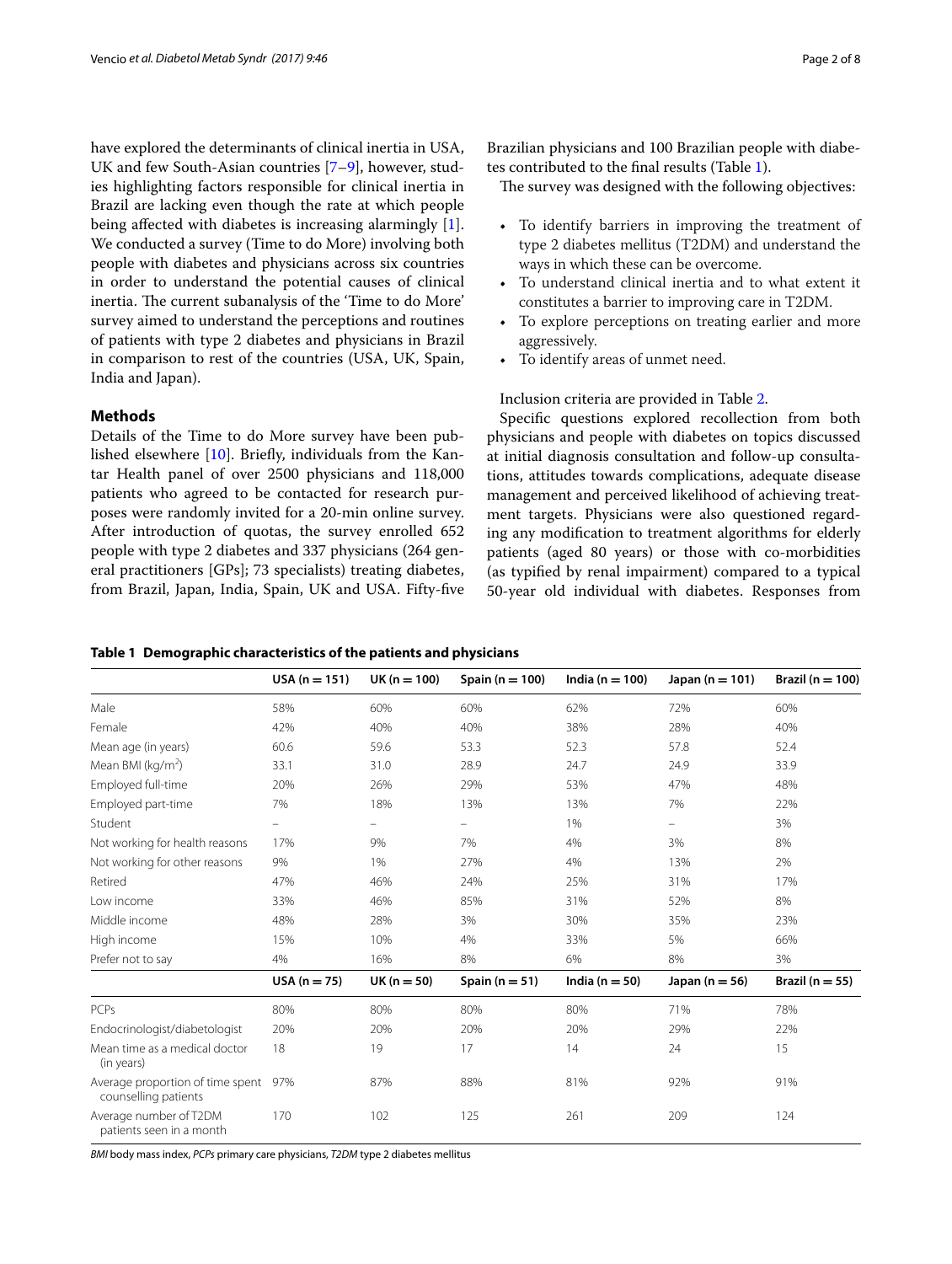## <span id="page-2-0"></span>**Table 2 Inclusion criteria for physicians and patients**

| Physician screening criteria                                                                                                                                                                       | Patient screening criteria                                                                                         |
|----------------------------------------------------------------------------------------------------------------------------------------------------------------------------------------------------|--------------------------------------------------------------------------------------------------------------------|
| 3-35 years in practice                                                                                                                                                                             | Confirmed diagnosis of T2DM                                                                                        |
| Spend at least 70% of time in patient management<br>Every month see at least 50 patients with T2DM (for PCPs), 100 patients for<br>specialists<br>Prescribes oral and/or injectableT2DM treatments | Quotas on age, gender, number of pills taken in a day, economic<br>background (low, average, high income brackets) |

*PCPs* primary care physicians, *T2DM* type 2 diabetes mellitus

Brazil were compared against those pooled from Japan, India, Spain, UK and USA. Continuous data were used whenever possible to maximize power.

#### **Results**

Overall, 100 people with diabetes from Brazil completed the survey, compared to 552 from the rest of the world. There were 43 PCPs from Brazil, compared to 221 in the global pool and 12 diabetes specialists compared with 61 from Japan, India, Spain, UK and USA.

#### **Initial consultation visit: diagnosis**

Globally, 68% of participants with diabetes received diagnosis from a PCP, however, in Brazil the responsibility was reversed, such that 53% of participants recall their initial diabetes counselling coming from a specialist, with PCPs accounting for a further 34% and other specialists, particularly cardiologists and nurses confrming the diagnosis for the rest of the participants.

This involvement with diabetes specialists at diagnosis translated into longer initial consultations, with a quarter of Brazilians being ofered >40 min, and only 17% receiving  $<$  20 min. This compares very favourably with fgures worldwide, where 74% of initial consultations lasted <20 min and a further 19% of people only receiving between 20 and 40 min.

People with diabetes in Brazil had similar perception about their initial consultation, with 72% recalling longer than 20 min and 36% longer than 30 min. However, globally, only 61% people with diabetes recalled receiving consultation for at least 20 min.

## **Topics discussed during initial consultation**

Lifestyle changes, disease and its causes and drug treatment were topics discussed by almost all physicians at the diagnosis consultation; however, fewer patients recalled these topics being discussed (Fig. [1\)](#page-2-1).

There were no important differences across countries in topics that were discussed at the diagnosis consultation or in the recollection of these topics. Lifestyle changes, such as diet and exercise, were discussed by physicians of all countries in nearly all cases, and the importance of



<span id="page-2-1"></span>glycaemic targets was discussed in 85% of consultations in Brazil and 89% globally.

A vast majority of physicians discussed the disease and its causes, drug treatment and risks and complications of T2DM, whereas about 1 in 5 patients had no recollection of any of these. A similar number of patients recalled discussing lifestyle changes in Brazil (13%) as in the rest of the world  $(16%)$ . The impact of other health conditions on the management of diabetes was discussed only in a small minority of patients globally (2%); this discussion was twice as likely to be had in Brazil (5%). However, it is impossible to determine whether it was due to a higher prevalence of co-morbidities at diagnosis in Brazilian people with diabetes compared with the rest of the world. Fewer people from Brazil recalled the discussion about risks and complications of T2DM (6%) compared with the other countries (9%).

The longer duration of initial consultation was associated with fewer people with diabetes having difficulty in understanding the topics discussed. Managing the disease during fasting periods was considered difficult to understand for 35% globally versus 20% in Brazil. Similarly, less than half of people with diabetes in Brazil struggled to understand the costs associated with treating diabetes compared with the rest of the world (10% vs 25% respectively), and the potential side efects of this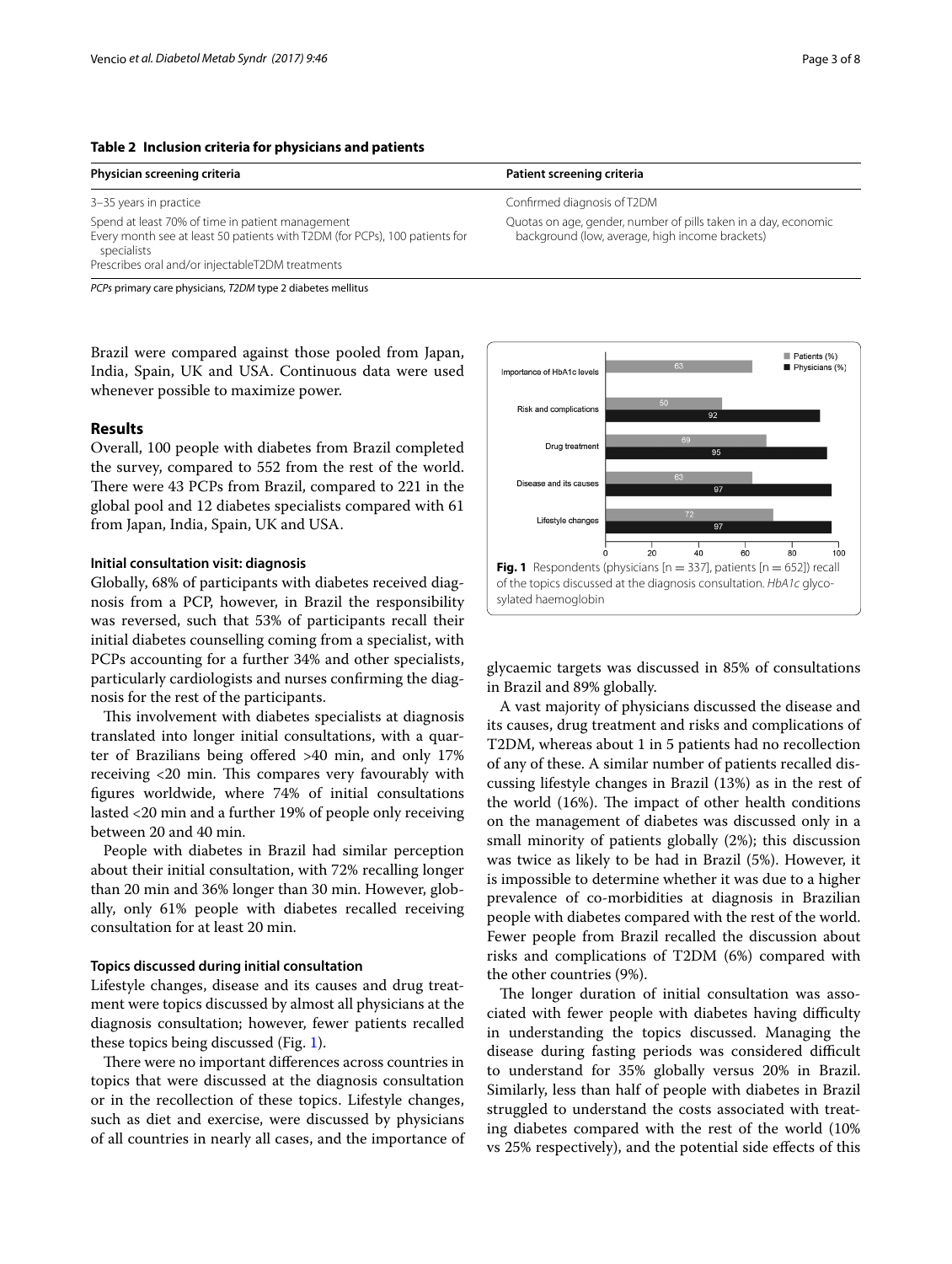treatment caused fewer concerns amongst Brazilians with only 12% reporting unease at treatment compared with 20% globally (Fig. [2\)](#page-3-0).

Patients were overall satisfed with the diagnosis consultation duration, and to a great extent seemed to understand the key topics of lifestyle changes, disease and its causes and drug treatment. Most of them seemed to accept the T2DM in a positive way.

Understanding of T2DM complications was slightly more limited, and there was a high level of disconnect between what physicians thought they had discussed and what patients were able to recall.

### **Follow‑up visits**

Follow-up visits occurred fairly regularly and lasted for 15 min on an average, with approximately 5 visits per year. Only a minority of people with diabetes stated they would like to see the physician more often. Interestingly, this was not associated with the actual frequency of visits. For example, the inter-visit length in Brazil for patients on diet and exercise treatment alone was approximately 12 weeks contrasting with 17.2 weeks globally; however, 1 in 4 Brazilian patients considered visits were very infrequent.

Patients on oral anti-hyperglycaemic agents or insulin had the same average frequency of visits. The follow-up visits were longer in Brazil (25 min) compared with the rest of the world (13.4 min). As expected, most of the consultation was spent on taking history and diagnosis tests to check if the disease was under control.

## **Discussing complications**

Majority of physicians believed they had adequately explained T2DM complications to their patients, including approximately a third explaining the risk of potential early death. However, only a quarter of patients reported that they were worried about developing these

<span id="page-3-0"></span>

complications of T2DM, while the rest were either not concerned or thought the risk was remote.

The complication that concerned patients the most was the potential of vision being affected or complications leading to blindness, with half of people reporting they were worried about this risk, while 21% reporting concern regarding cardiovascular disease. A higher proportion of Brazilian physicians recalled discussing the importance of complications, such as circulation problems (89% vs 71%) and potential early death (44% vs 30%), to their patients. Paradoxically, fewer Brazilian physicians spent time explaining the potential impact of the disease on sexual health and fertility compared to the rest of the world (49% vs 65%).

Regarding patients' recall memory, more international patients recalled the discussion about potential kidney problems (59% vs 39%).

The risk of developing complications had a more profound efect on Brazilians; 39% were devastated to hear they might develop complications versus 25% in the rest of the world.

Only 3% of Brazilian patients were not concerned over the risk of developing complications compared with 10.8% globally, which was again proportionate to the increased time spent at the initial consultation. This concern also perpetuated into follow-up visits, where nearly 50% more Brazilians remained concerned through follow-up visits than in the rest of the world (72% vs 50% respectively). Despite this, apprehension over the need of future injectable therapy was a greater concern in Brazil than globally, both at diagnosis (59% vs 47%) and at follow-up visits (51% vs 38%).

Fewer Brazilian physicians believed their patients did not understand the serious consequences of hypoglycaemia and the importance of reporting events (58% vs 67%). Concordantly, Brazilian people with diabetes were less likely to know very little or nothing about hypos compared with the rest of the world (11% vs 21%). Further, Brazilians were more aware of the link between hypoglycaemia and premature mortality compared with other countries (13% vs 4.4%).

## **Treatment algorithm**

More than half of the physicians globally (53.2%) agreed that early treatment using combination therapy could help control blood sugar levels and reduce risk of complications compared with only 25% in Brazil. Consequently, use of combination therapy as frst line was very rare, with most physicians reserving this powerful approach for second line.

Despite acknowledgement that there were important diferences in the needs of elderly patients or those with co-morbidities (as represented here by people with renal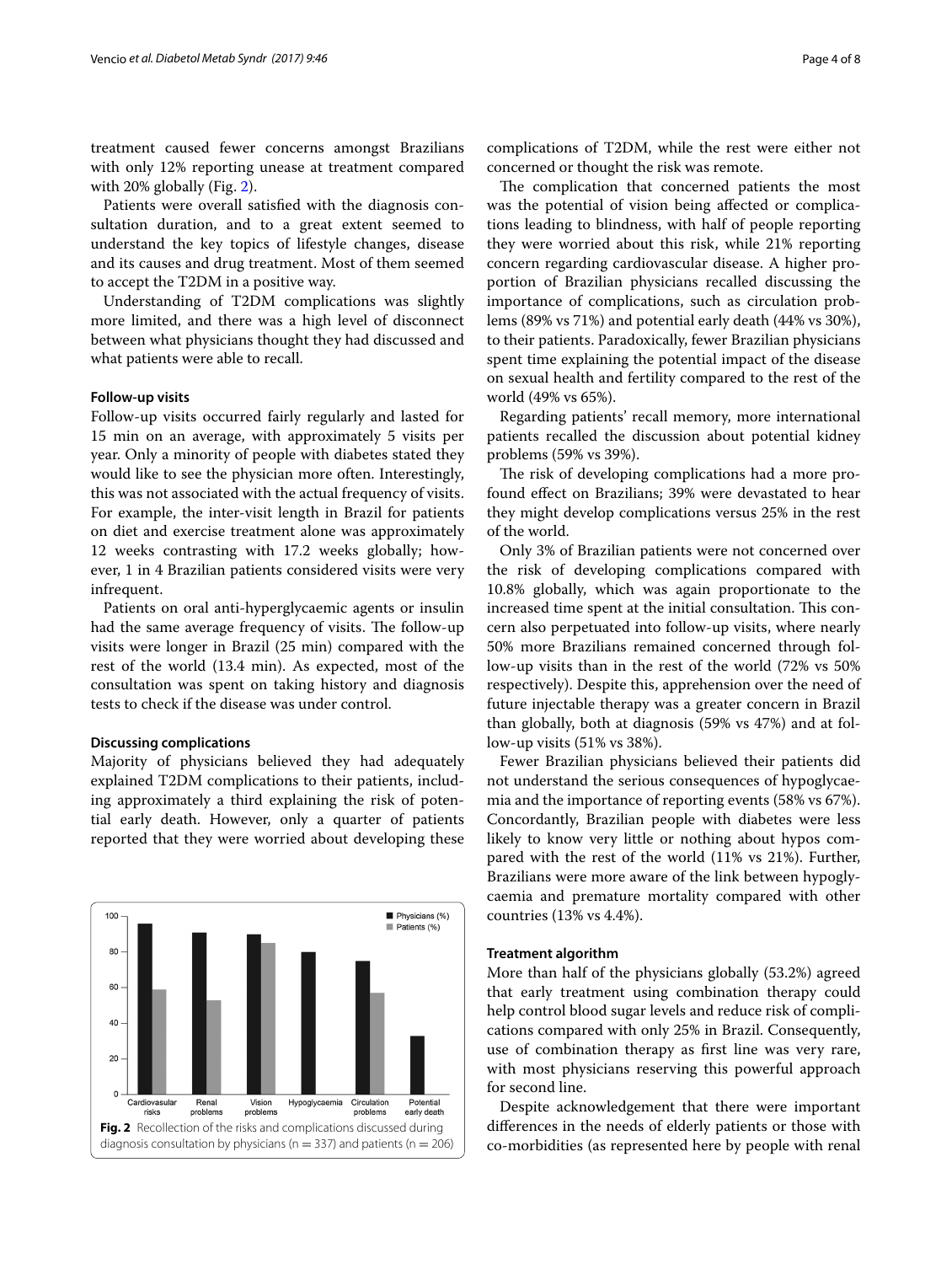failure), initial treatment algorithms were remarkably similar, with only 7% physicians stating they would initiate combination therapy at diagnosis in patients diagnosed at 50 years, 9% for patients aged >80 and 7% for people with renal impairment. Interestingly, in this latter group, Brazilian physicians were more likely to recommend insulin at diagnosis compared with the rest of the world (34% vs 21.4%, respectively).

Approximately a quarter of people with a new diagnosis of diabetes did not receive drug therapy at their initial consultation (25% in Brazil and 23% globally); however, nearly half of Brazilian physicians had initiated a drug within a month, compared with only a third in the rest of the world.

When questioned about their glycosylated haemoglobin (HbA1c), the majority of people with diabetes in all countries reported an HbA1c between 6.5 and 7.5%; however, a third of participants in Spain and Brazil did not know their HbA1c levels (Table [3](#page-4-0)).

When questioned about the willingness to comply with lifestyle advice, approximately half of patients reported no intention of changing their diet, and three-ffth did not intend to exercise more. Reasons for this willful non-compliance were very similar globally. Interestingly, proportion of those reporting fnancial concerns as a justifcation for the lack of compliance was almost identical in Brazil compared with the rest of the world (19 and 18%).

## **Potential for improvement**

Over half of physicians in Brazil and the rest of the world reported the desire for more time to discuss disease management to achieve better adherence to therapies, lifestyle changes, obesity management and early screening (Brazil 55 and 56% globally).

Better treatment options was second on physicians' wish list. This was particularly pertinent amongst Brazilian physicians who desired more efective treatments, easier drug regimen, less frequent administration and medications with fewer side efects/lower risk of hypos (40% vs 24%). Inconsistently, Brazilian physicians were half as likely to request more patient education programs compared to international physicians (7% vs 17%).

## **Discussion**

The Time to do More in diabetes survey demonstrated a clear disconnect in communication between healthcare providers and people with diabetes  $[10]$  $[10]$ . We have demonstrated that by allowing more time for patients in Brazil and having a greater involvement of specialists at an early stage, people with T2DM in Brazil have a good understanding of the risk of hypoglycaemia and increased awareness of the risks of poorly controlled diabetes compared with the rest of the world. Notwithstanding engagement in the basic interventions such as diet and lifestyle remained low, albeit better in the Brazilian population than in the rest of the world.

In 2013, a National Health Survey in Brazil, showed that 6.9% of the population aged  $\geq$ 18 years self-reported diabetes mellitus. There was a higher rate of diagnosis of diabetes (9.6%) among individuals with no education or with incomplete elementary school. Rates ranged from 0.6% (age group 18–29 years) to 19.9% (age group  $65-74$  years). There was no statistically significant difference in the diagnosis rates among whites, blacks and mixed race individuals [\[11\]](#page-7-7).

At diagnosis, a quarter of consultations lasted over 41 min, substantially more than that noted globally; however, this did not necessarily translate to increased patient satisfaction, with half of Brazilian patients believing that they did not have time to explain their fears and concerns. Diet and exercise were discussed at length by the physicians, but only two-thirds of the patients understood the importance of these lifestyle interventions.

The current Brazilian guidelines, in an attempt to combat clinical inertia, acknowledge that monotherapy is

| Average blood sugar/<br><b>HbA1c levels</b> | <b>USA</b><br>$(n = 151)$ | UK<br>$(n = 100)$ | India<br>$(n = 100)$ | Japan<br>$(n = 101)$ | Spain<br>$(n = 100)$ | All five countries<br>$(n = 552)$ | <b>Brazil</b><br>$(n = 100)$ |
|---------------------------------------------|---------------------------|-------------------|----------------------|----------------------|----------------------|-----------------------------------|------------------------------|
| $\leq 6.5\%$                                | 28                        | 20                | 14                   | 39                   | 18                   | 24                                |                              |
| $>6.5$ and $\leq 7.0\%$                     | 21                        | 18                | 31                   | 23                   |                      | 21                                | 25                           |
| $>7.0$ and $<7.5\%$                         | 16                        | 18                | 25                   | 15                   |                      | 18                                | 23                           |
| $>7.5$ and $<8.0\%$                         |                           | 10                | 9                    |                      | 10                   | 8                                 | 6                            |
| $>8.0$ and $< 8.5\%$                        |                           |                   | $\qquad \qquad -$    |                      |                      | 3.                                | 4                            |
| $>8.5\%$                                    |                           |                   |                      |                      | 6                    |                                   | 4                            |
| I don't know                                | 26                        | 26                | 19                   | 9                    | 35                   | 23                                | 33                           |

<span id="page-4-0"></span>**Table 3 Average blood sugar levels (HbA1c) reported by the patients during survey**

Values are represented as percentages

*HbA1c* glycosylated haemoglobin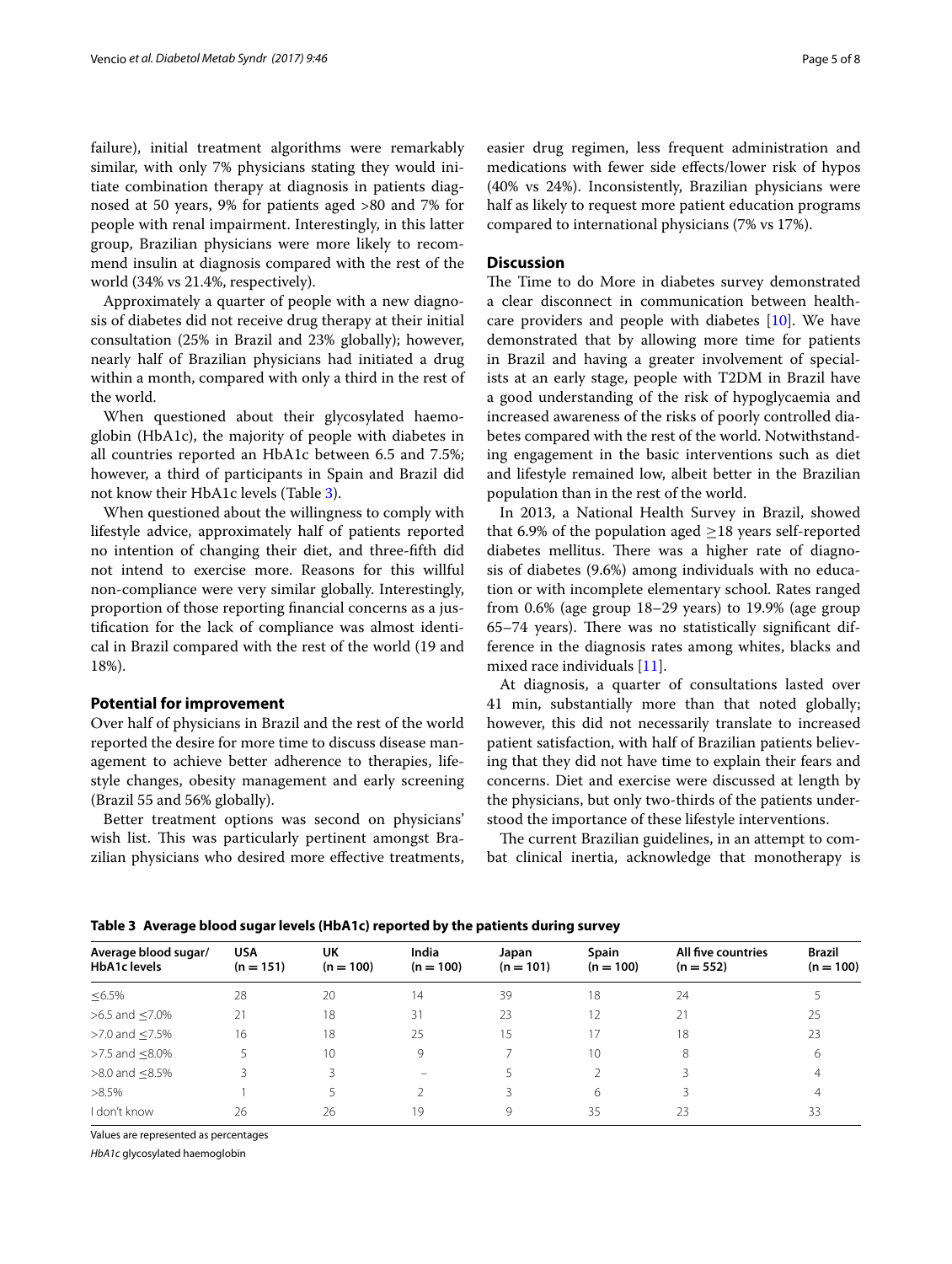unlikely to achieve glycaemic control if HbA1c at diagnosis is  $>7.5\%$  or fasting glucose is  $>200$  mg/dL [[12](#page-7-8)]. Therefore, the guidelines recommend combination therapy at diagnosis in patients with high baseline HbA1c. The use of combination therapy at diagnosis could positively infuence the durability of glycaemic control, changes in insulin sensitivity and β-cell function, time to insulin introduction, infuences diabetic complications and the efects on some surrogates [\[13](#page-7-9)].

Three of the most important medical societies in Brazil (diabetes, endocrinology and cardiology) have teamed up to set a multidisciplinary management diabetes guideline. One important statement was that fghting clinical inertia, defned as delay in treatment schedule at the appropriate time, should be efective for glycaemic targets, blood pressure and lipid (unpublished data). However, in our survey, only 25% of Brazilian physicians indicated they would initiate combination therapy at outset. This fgure was similar to that reported globally, suggesting there is a global inertia to commencing combination therapy, while the physicians acknowledged the scientifc evidence behind the introduction of early combination.

This is an interesting paradox of diabetes management—a cardiologist would not hesitate to add multiple anti-platelet agents, anti-hypertensives and statin therapy at the diagnosis of myocardial infarction; a respiratory physician would routinely initiate combination of longacting  $β-2$  agonist and steroid therapy if the patient was sufficiently compromised, yet despite established evidence that a single oral agent is very unlikely to achieve good glycaemic control and address the key pathophysiological features of diabetes, most diabetologists will nevertheless implement a sub-optimal "treat-to-fail" strategy. Substantial training and re-education will be required in order to achieve adoption of current national and international guidelines to implement combination therapy at diagnosis.

Brazilian physicians do escalate care quickly than the rest of the world, with one-third more Brazilian patients receiving treatment shortly after diagnosis. This might refect an acknowledgement of Brazilian Diabetes Society's guidelines, suggesting rapid escalation of treatment until fasting glucose <100 mg/dL, pre-prandial glycaemia <130 mg/dL, postprandial glycaemia  $\leq$ 160 mg/dL, and HbA1c <7% to avoid clinical inertia  $[12]$  $[12]$  $[12]$ .

Importantly, there is a signifcant disconnect between what physicians say they have discussed with patients and what patients actually remember. Physicians wish to discuss issues of scientifc importance; however, this often does not answer patients' beliefs, fears and apprehensions.

Therefore, an important conclusion of this survey is that physicians should spend a long time determining the concerns, uncertainties and hesitations of people with diabetes before trying to impart their concern for their patients upon them.

The increased time spent at diagnosis consultation among the Brazilian patients, however resulted in a greater awareness of the risk of cardiovascular disease from the sum of multiple risk factors, and addressing these risk factors is very important for the prevention of up to two-third of deaths among people with diabetes [\[14\]](#page-7-10).

At the time of the diagnosis, most of the people with diabetes were scared and insecure. Consequently, it is important to completely reassure the patients that with good glycaemic, lipid and blood pressure control, a normal quality of life and longevity can be achieved. Determining strategies to achieve good glycaemic control, including lifestyle changes, physical activity, healthy nutrition, self-monitoring, medical treatment compliance, consultation regularity and family involvement should become a priority.

Another advantage of the longer time with the physician at diagnosis was a greater, albeit low understanding of the importance of lifestyle changes. Brazilians recall 6% of the diagnosis consultation time spent discussing risks and complications of T2DM, compared with 9% globally.

The difference between the complications of greatest concern between the physicians and people with diabetes is interesting. Physicians were predominantly interested in complications with the highest mortality, with cardiovascular disease being of greatest concern. In contrast, people with diabetes, were far more interested in complications with an impact on the quality of life, notably retinopathy and nephropathy which is of major importance in clinical practice.

These microvascular complications, of greatest concern to our patients, have been demonstrated to be reduced by lifestyle changes including diet and exercise [[15\]](#page-7-11) and good metabolic control [[16](#page-7-12), [17](#page-7-13)]. If physicians focused on these quality of life-based discussions of complications rather than mortality-based discussions it addresses the greatest concern of patients, thereby improving engagement. Further, emphasis on treatable complications may invoke better commitment to diet, exercise and pharmacological therapy regimens.

This commitment may reap rewards in other areas, notably the risk of ulcer, amputation and severe neuropathy, in the diabetic foot. A recent multicentre study of 1455 people with diabetes in Brazil suggested a higher proportion of patients with neuropathic disease, predominantly neuroischaemic in nature, and a smaller number of patients with isolated ischaemic disease [\[18\]](#page-7-14), compared to similar studies performed in the USA [\[19\]](#page-7-15) and Western Europe [\[20](#page-7-16)].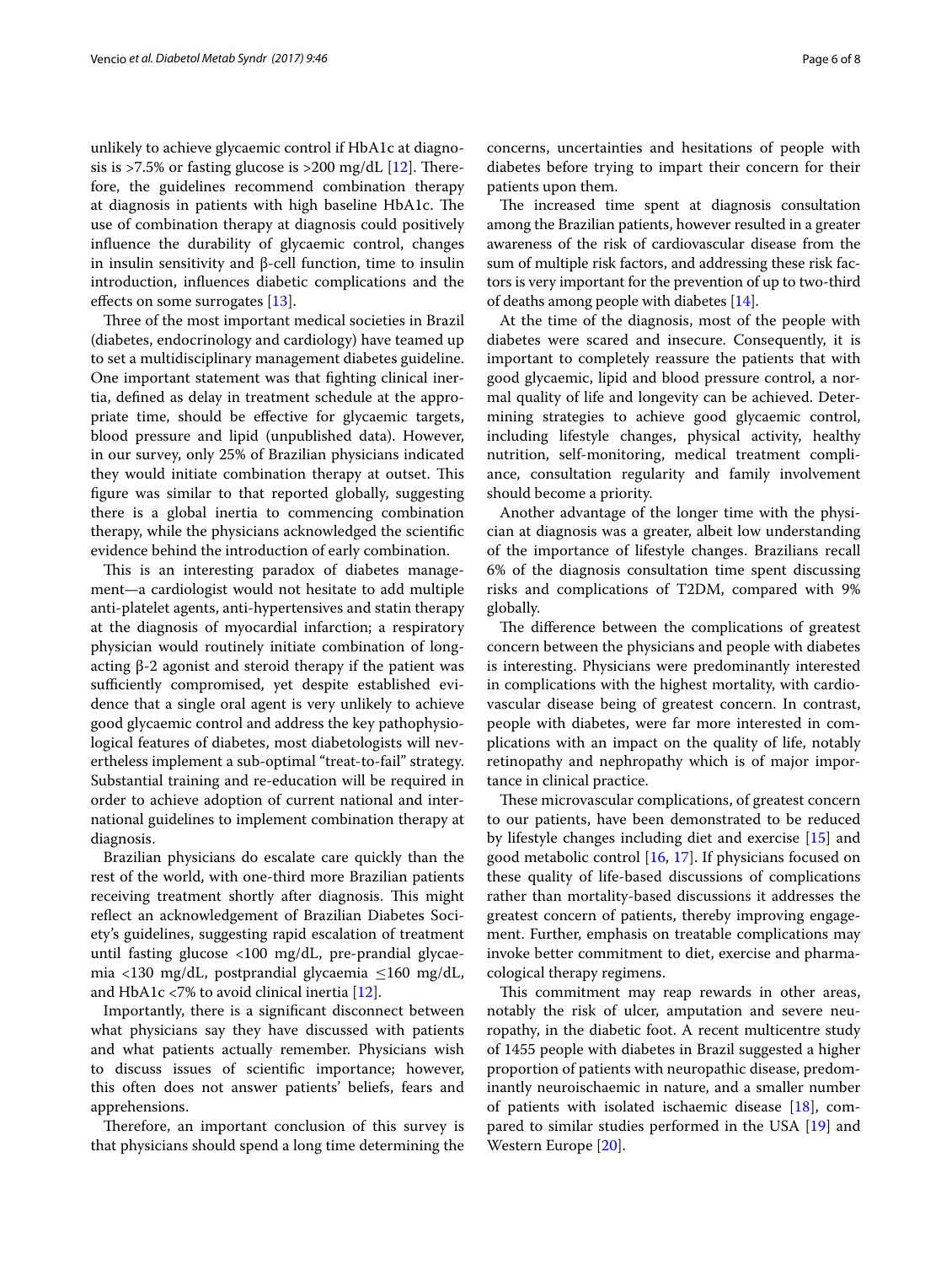Likewise, the prevalence of erectile dysfunction is higher among Brazilians than Western Europeans, with up to 74.6% of men with T2DM being afected, as assessed by international index of erectile function (IIEF-5) score [\[21](#page-7-17)]. In our study, the potential impact of diabetes on sexual health and fertility was given substantially less time in Brazil, with only 49% of physicians including it in their overview of potential complications compared to 64.6% in the other countries surveyed. At best, this indicates that patients may not completely be aware of the risks and potential treatments, and at worst, this lack of understanding could be contributing to the high-risk prevalence in Brazilian men and reduced quality of life.

## **Study limitations**

Although every effort was made to ensure the generalisability of the populations sampled, by utilising an online survey with predefned quotas, we may have generated some selection bias towards participants who are more technologically aware, more so in the people with diabetes than the physicians. However, we are more likely to have over-recruited the motivated and more educated, thus suggesting the true dissociation between physician and people with diabetes may be greater than represented here.

The use of the online questionnaire, however, is justifed because it, for the frst time, allowed survey of a large number of people with diabetes across six countries, specifcally chosen to represent the diferent health care structures, from the entirely free at the point of delivery NHS service in the UK to the entirely private sector in the USA.

## **Conclusions**

Clinical inertia represents a considerable barrier to optimal diabetes treatment. A greater understanding of specifc impediments to escalating care, particularly from the interactions between physicians and people with diabetes in Brazil, may help identify and therefore address the unmet needs of the population. Brazil offers more time than many other countries around the world to its newly diagnosed people with diabetes. However, we have highlighted that our principle concerns as health care providers, notably on preventing major cardiovascular events, are not the same as the priorities of our patients, who are more concerned about the microvascular complications that will impact quality rather than quantity of life. Adapting our consultation strategies to incorporate these patient-focused topics may improve understanding of the condition and ultimately engagement in self-management of the disease.

#### **Abbreviations**

BMI: body mass index; GP: general practitioner; HbA1c: glycosylated haemoglobin; IIEP: international index of erectile function; NHS: National Health Service; PCPs: primary care physicians; T2DM: type 2 diabetes mellitus.

#### **Authors' contributions**

SV, PMP, MB, and WDS contributed to the design of the survey and the initial data interpretation. SV, DG and RCV drafted the frst draft of the Brazilian sub analysis. All the authors participated in data interpretation, manuscript revisions and approved the fnal manuscript for submission. The authors thank Ishita Guha Thakurta (Novartis Healthcare Private Limited, Hyderabad, India) for editorial assistance. All authors read and approved the fnal manuscript.

#### **Author details**

<sup>1</sup> Federal University of Goiás-Postgraduate Programme, Goiânia, Brazil.<br><sup>2</sup> Novartis Pharma AG, Basel, Switzerland. <sup>3</sup> Department of Medicine, University of Leipzig, Leipzig, Germany. <sup>4</sup> Uninove University, São Paulo, Brazil. <sup>5</sup> Catholic University of Goiás, Goiânia, Brazil. <sup>6</sup> Diabetes and Vascular Medicine, University of Exeter Medical School, Exeter, UK. 7 Avenida T‑4 número 313 Setor Bueno, Goiânia, Goiás CEP 74884‑582, Brazil.

#### **Acknowledgements**

The authors express their sincere gratitude to all the participants of the survey.

#### **Competing interests**

SV reports grants and personal fees from Boehringer-Ingelheim, Novartis, and Novo Nordisk. PMP is employed by and own shares in Novartis. MB reports grants and personal fees from Bayer, Boehringer-Ingelheim, Novartis, Novo Nordisk; grants from Riemser; personal fees from Sanof Aventis, Lilly, Bristol-Myers Squibb, Roche, AstraZeneca, MSD, Daiichi-Sankyo, Ipsen, Johnson & Johnson, Pfizer, Takeda. WDS reports personal fees from Novartis, Boehringer-Ingelheim, Pfzer, grants and personal fees from Novo-Nordisk. DG and RCV declare that they have no competing interest.

#### **Availability of data and materials**

The corresponding author can be contacted for any information related to this paper.

#### **Consent for publication**

All other authors have read the manuscript and have agreed to submit it in its current form for consideration for publication in the journal.

#### **Ethics approval and consent to participate**

Individuals from six countries (Brazil, India, Japan, Spain, UK, USA) were randomly selected from the Kantar Health panel of over 2500 physicians and 118,000 patients who have agreed to be contacted for research purposes.

#### **Funding**

The online survey was supported by Novartis.

#### **Publisher's Note**

Springer Nature remains neutral with regard to jurisdictional claims in published maps and institutional afliations.

Received: 18 November 2016 Accepted: 8 June 2017 Published online: 15 June 2017

#### **References**

- <span id="page-6-0"></span>1. International Diabetes Federation. IDF diabetes atlas. 7th ed. Brussels: International Diabetes Federation; 2015.<http://www.diabetesatlas.org>. Accessed 3 Nov 2016.
- <span id="page-6-1"></span>2. Stratton IM, Adler AI, Neil HA, Matthews DR, Manley SE, Cull CA, Hadden D, Turner RC, Holman RR. Association of glycaemia with macrovascular and microvascular complications of type 2 diabetes (UKPDS 35): prospec‑ tive observational study. BMJ. 2000;321:405–12.